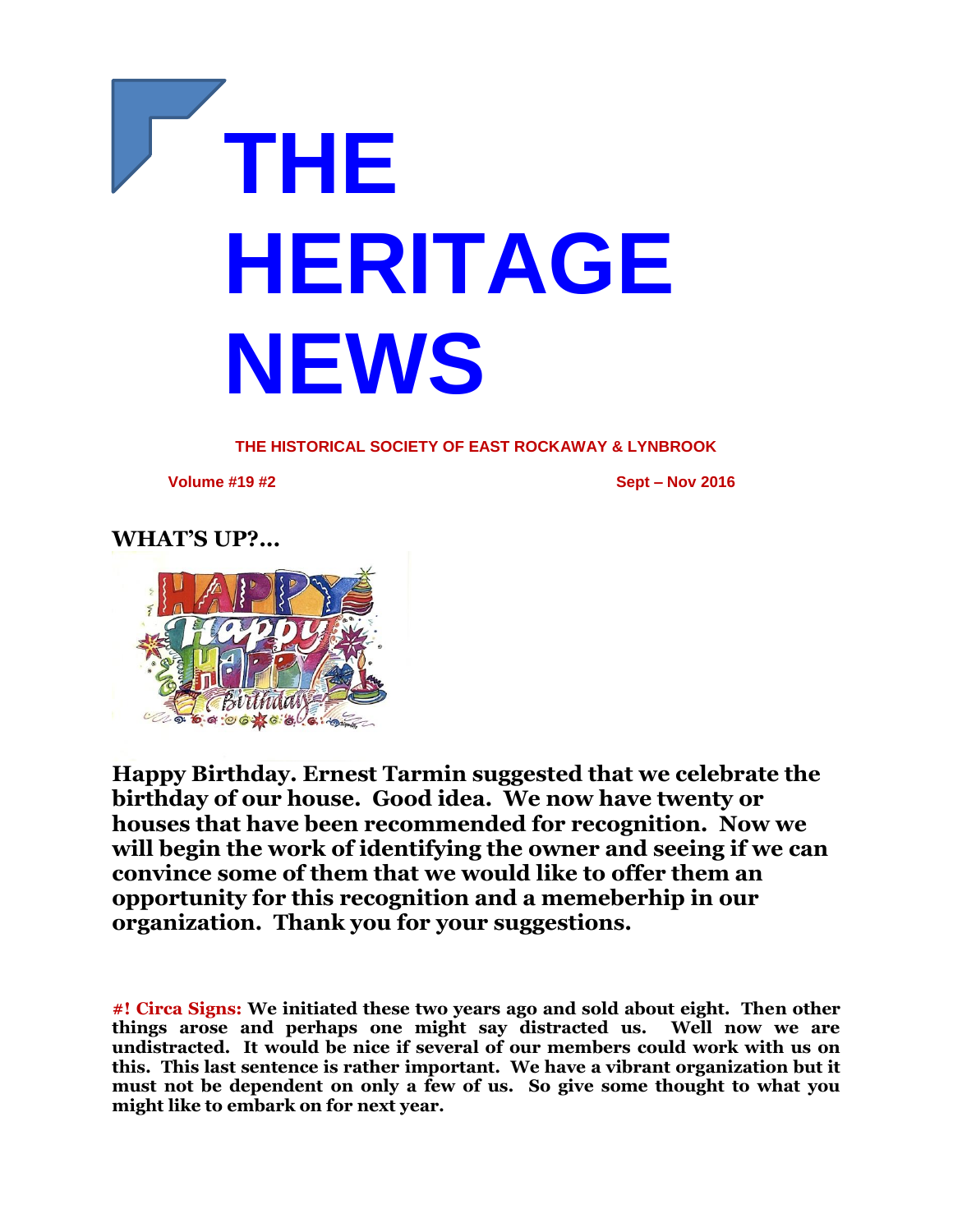**#!!A book club: The seed was planted. Now it is time to nurture it and see if our members and even others within the community might like to join us. There are a number of book clubs but maybe the comity and conviviance of our members will entice you to participate. The first meeting will be August 15th 7:15 at the Lynbrook Library. For more information call 516-887-0153.**

**#!!!! A thriving speaker program: Just think this would be quite exciting. It may be an evening out or it may be too cold to go out but it would expand the mind and remember history. We have several ideas which we will embark on for next year.** 

**\*\***

**#! We were on the periphery of this but it is historic. The Denton house, home of Delamater Denton, an East Rockaway mayor and well-known surveyor of Nassau County during the first part of the 20th century was listed on the national Register of Historic Places. We hope to be able to celebrate this summer. We have purchased a plaque so it is just a question of putting all the pieces together in the puzzle.**

**#!! Art Mattson was inspired by the Denton House and contacted Jennifer Betsworth the National Park Service and then proceeded with the completion of a written application for the** *Bristol Mexico* **Monument and the Rockville Cemetery for recognition. Just think of the significance of that accomplishment. Pat McGivern, Madeline Pearson Bob and Pat Sympson had the good fortune to be able to attend the ceremony in Newburgh New York. We didn't leave Art and Norie home. No, they were travelling in Europe and could not change their plans.** 

**#!!!!!!!!!**! **Art Mattson has added another star to his crown. He received a Pomeroy Grant for an historic Marker:**

| The Rockville Cemetery and             |
|----------------------------------------|
| <b>The Bristol and Mexico Monument</b> |
| placed on the                          |
| <b>National Register</b>               |
| <b>Of Historic Places</b>              |
| <b>By the United States</b>            |
| Department of the Interior             |
| November 2015                          |
|                                        |

**We are very proud.**

 **\*\***

**Linda Mathues Barbara Sobey Heidi Hoffmann**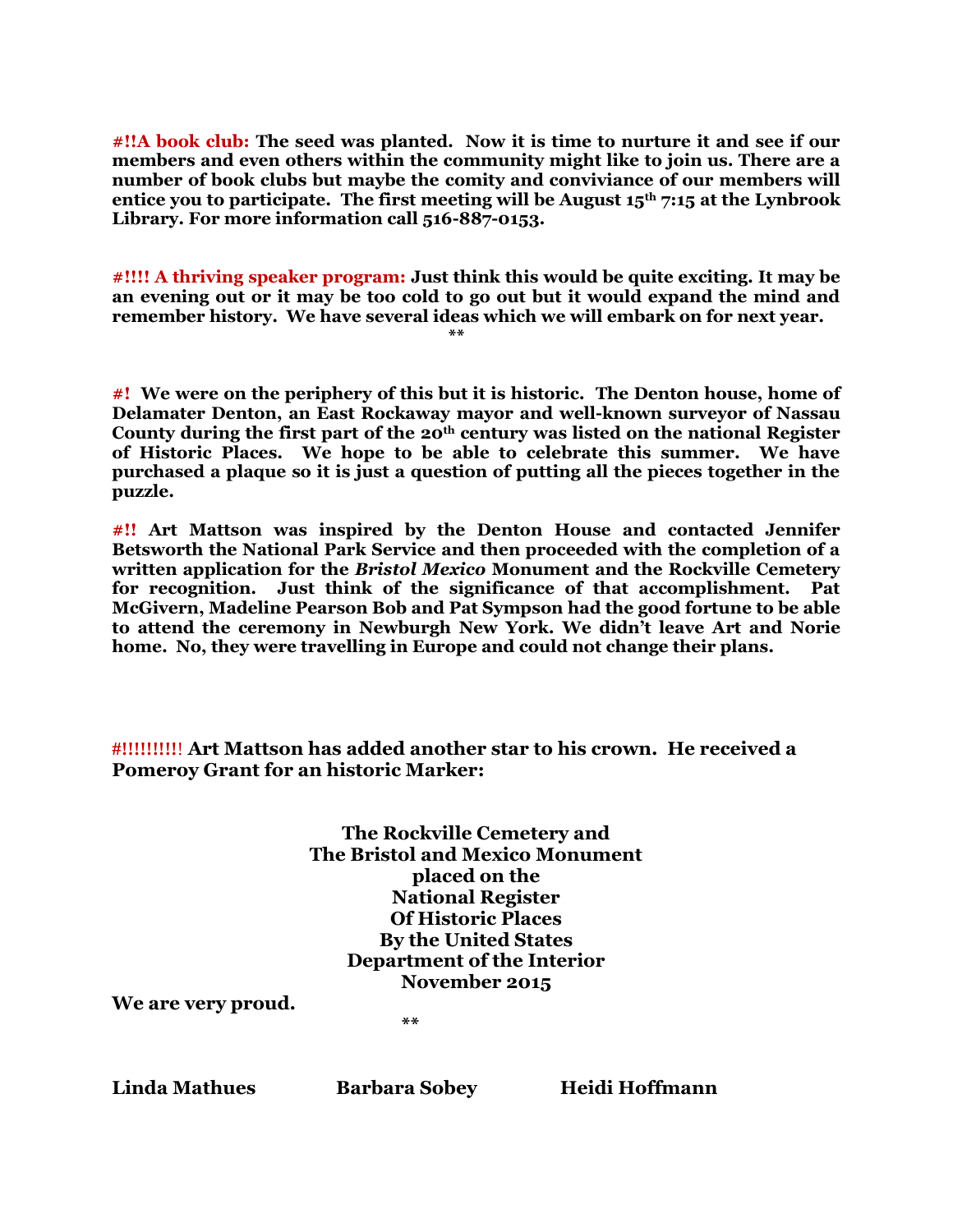## **We thank our 2016 financial supporters:**

- **Perry Funeral Home**
- **East Rockaway Paint & Hardware**
- **Ryu's Martial Arts**
- **Robert J. Florio, D.D.S.**
- **Law Offices of Scott Stone, PLLC**
- **Casey's Clothing**
- **Atria Tanglewood**
- **Crown Ford**
- **Villa Maria**
- **Poodles in Blue**
- **Mako Plumbing & Heating, Inc.**
- **R.A. Krendel Contracting, Inc.**
- **Bruce Hafner, Esq.**
- **Lynbrook Police Benevolent Association**
- **Becker Realty Services, Inc.**

**\*\***

## **We welcome the following new members:**

**Carol Burak Bruce Grief Elise Charpentier & George Lane Melody Leib Anne Coghlan Mary Ann McDonnell Ethel Gilloon The Tierney Family**

 **Nancy & Bill Youngfert**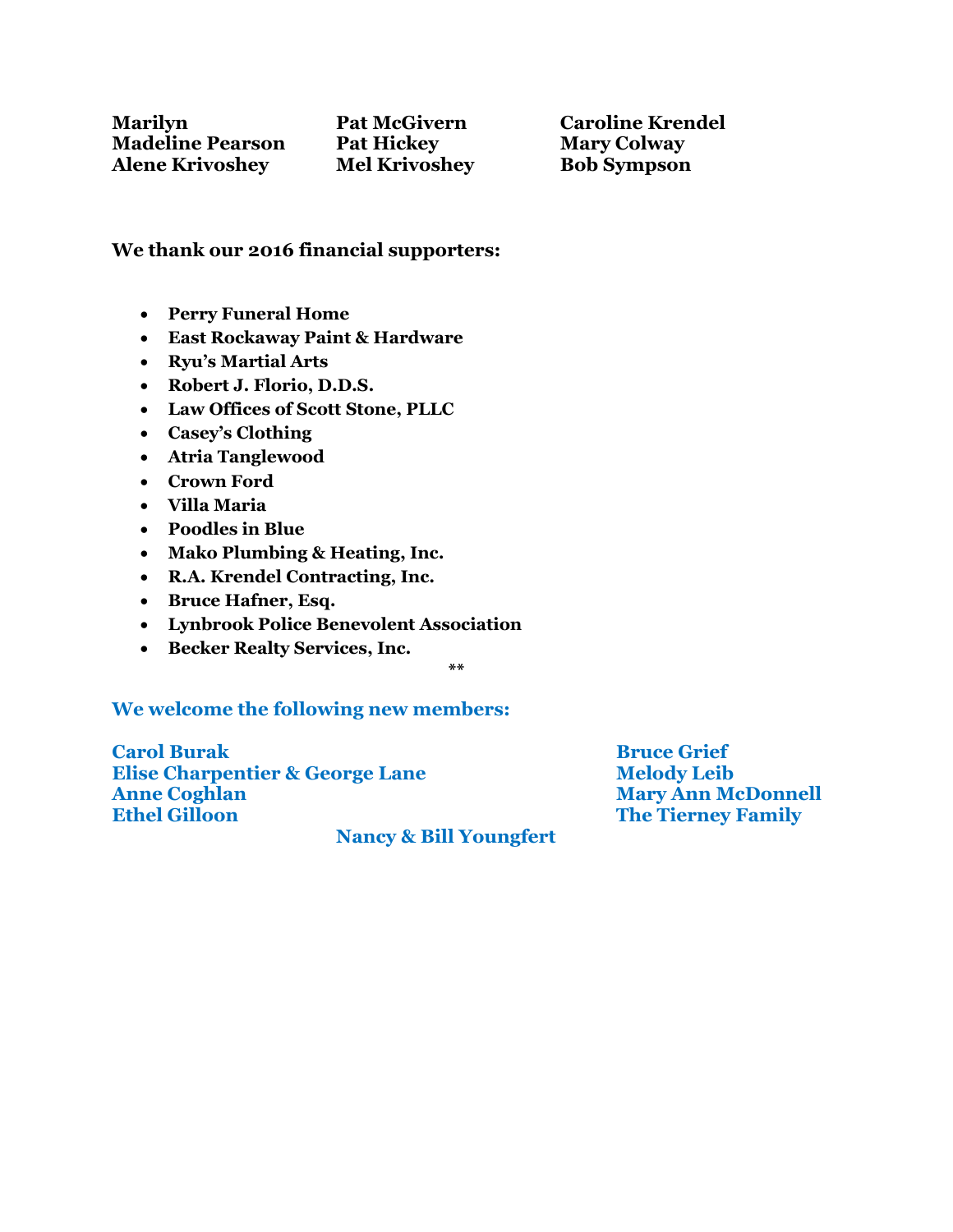## **JOIN US in 2016-2017**

 **Membership Categories**

| Individual \$15                                                                                                                                                                                                                |                   | <b>Supporting</b> | \$100                       |  |
|--------------------------------------------------------------------------------------------------------------------------------------------------------------------------------------------------------------------------------|-------------------|-------------------|-----------------------------|--|
| <b>Family</b>                                                                                                                                                                                                                  | $\$35$            | <b>Sponsor</b>    | \$250                       |  |
|                                                                                                                                                                                                                                | <b>Benefactor</b> | \$500             |                             |  |
|                                                                                                                                                                                                                                |                   |                   |                             |  |
|                                                                                                                                                                                                                                |                   |                   |                             |  |
|                                                                                                                                                                                                                                |                   |                   |                             |  |
| E-mail expression and the mail of the mail of the mail of the mail of the mail of the mail of the mail of the mail of the mail of the mail of the mail of the mail of the mail of the mail of the mail of the mail of the mail |                   |                   | Phone:                      |  |
| We invite you to help us make a difference and welcome you to join a committee:                                                                                                                                                |                   |                   |                             |  |
| <b>The Winter Tea</b>                                                                                                                                                                                                          |                   |                   | <b>Historic Collections</b> |  |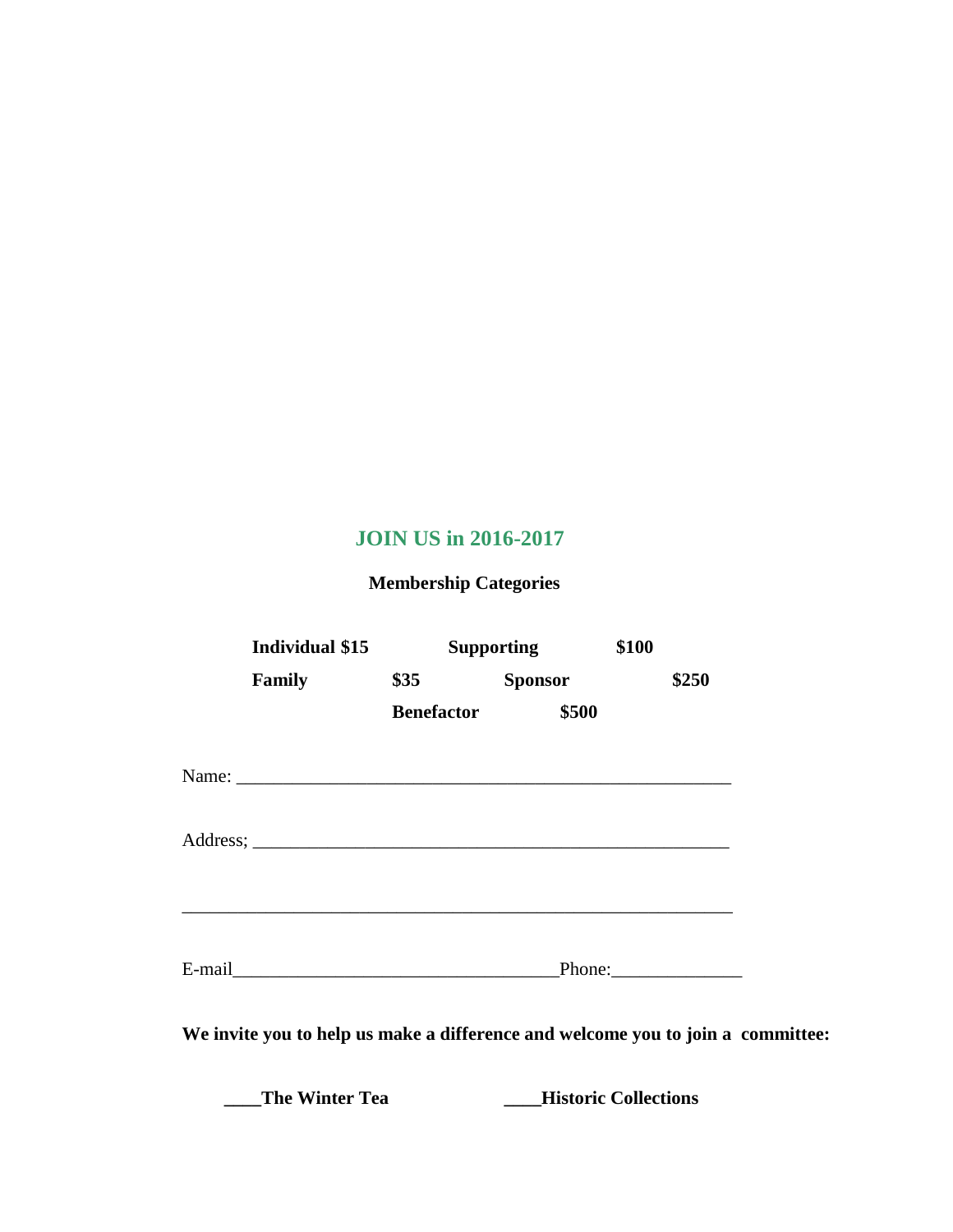**\_\_\_\_Historic Preservation \_\_\_\_Creative Ideas \_\_\_\_Membership \_\_\_\_The Retrospective \_\_\_\_Public Relations \_\_\_\_Fund Raising** 

**\_\_\_\_ Circa Signs** 

**I am including two other articles for fun. The York State Story is from a collection I received from a Great Aunt 50 years ago. It may not be a local story but it does show history repeats itself with just new characters**

**ED. Patricia C. Sympson, PhD**